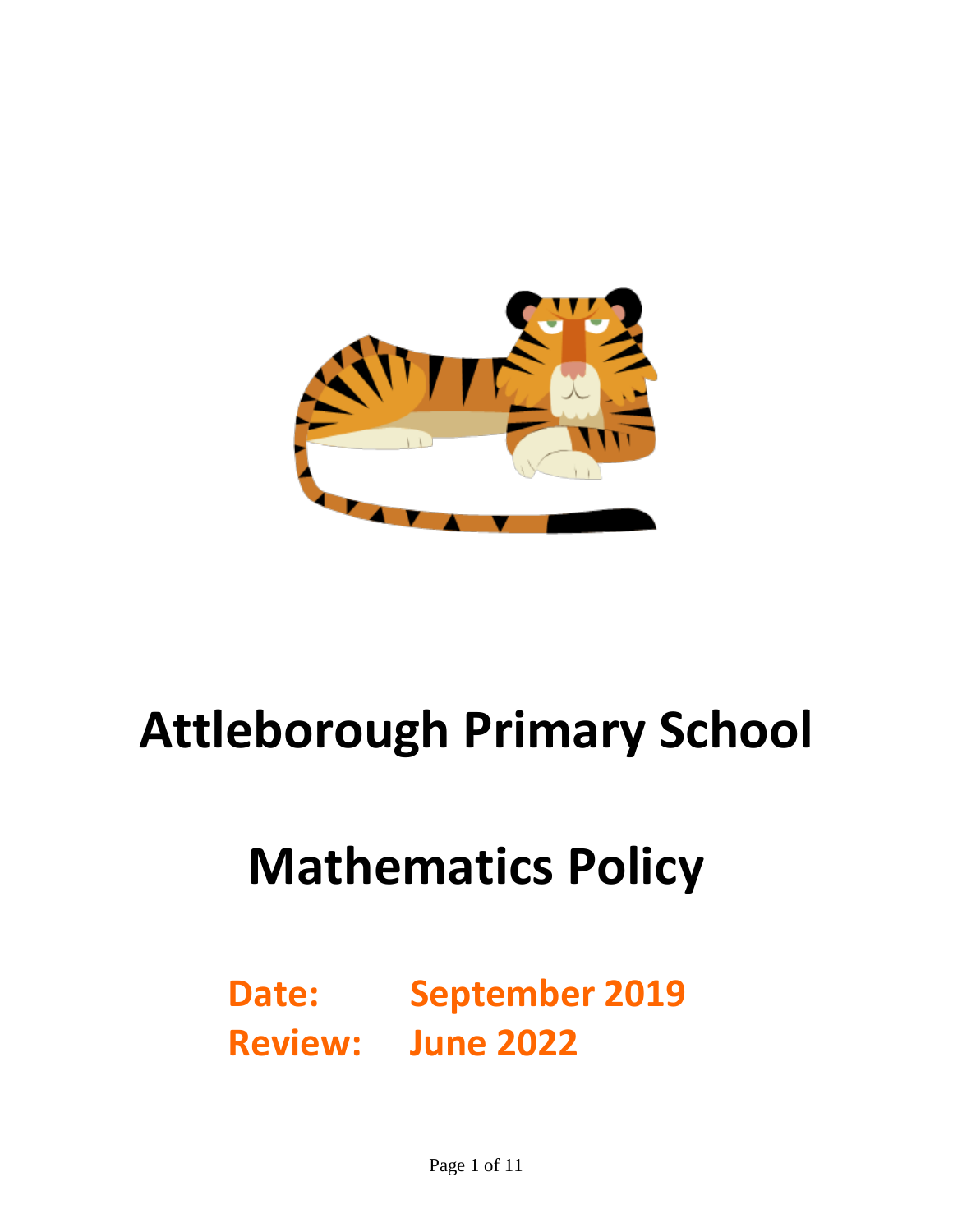# **Attleborough Primary School Mathematics policy**

# **Introduction**

"Mathematics is a creative and highly inter-connected discipline...essential to everyday life, critical to science, technology and engineering, and necessary for financial literacy and most forms of employment. A high quality mathematics education therefore provides a foundation for understanding the world, the ability to reason mathematically, an appreciation of the beauty and power of mathematics and a sense of enjoyment and curiosity about the subject." (DfE, 2013, p.3)

At Attleborough Primary School, we recognise the importance of mathematics in day to day life and seek to continue leading children through the journey to numerical literacy. Furthermore, we seek to instil a sense of curiosity through learning about how mathematics has developed over the centuries, other number systems and strategies as well as developing our pupils' abilities to solve puzzles and problems.

# **The aims of mathematics and how these contribute to the school's aims**

#### **National Curriculum Aims**

The national curriculum for mathematics aims to ensure that all pupils:

- Become **fluent** in the fundamentals of mathematics, including through varied and frequent practice with increasingly complex problems over time, so that pupils develop conceptual understanding and the ability to recall and apply knowledge rapidly and accurately
- **Reason mathematically** by following a line of enquiry, conjecturing relationships and generalisation, and developing an argument, justification or proof using mathematical language
- Can **solve problems** by applying their mathematic to a variety of routine and nonroutine problems with increasing sophistication, including breaking down problems into a series of simple steps and persevering in seeking solutions.

#### **School Aims**

• provide a relevant, challenging and enjoyable curriculum for all pupils;

• meet the requirements of the National Curriculum programmes of study;

• promote mathematics as an essential element of communication, which allows pupils to describe, illustrate, interpret, predict and explain;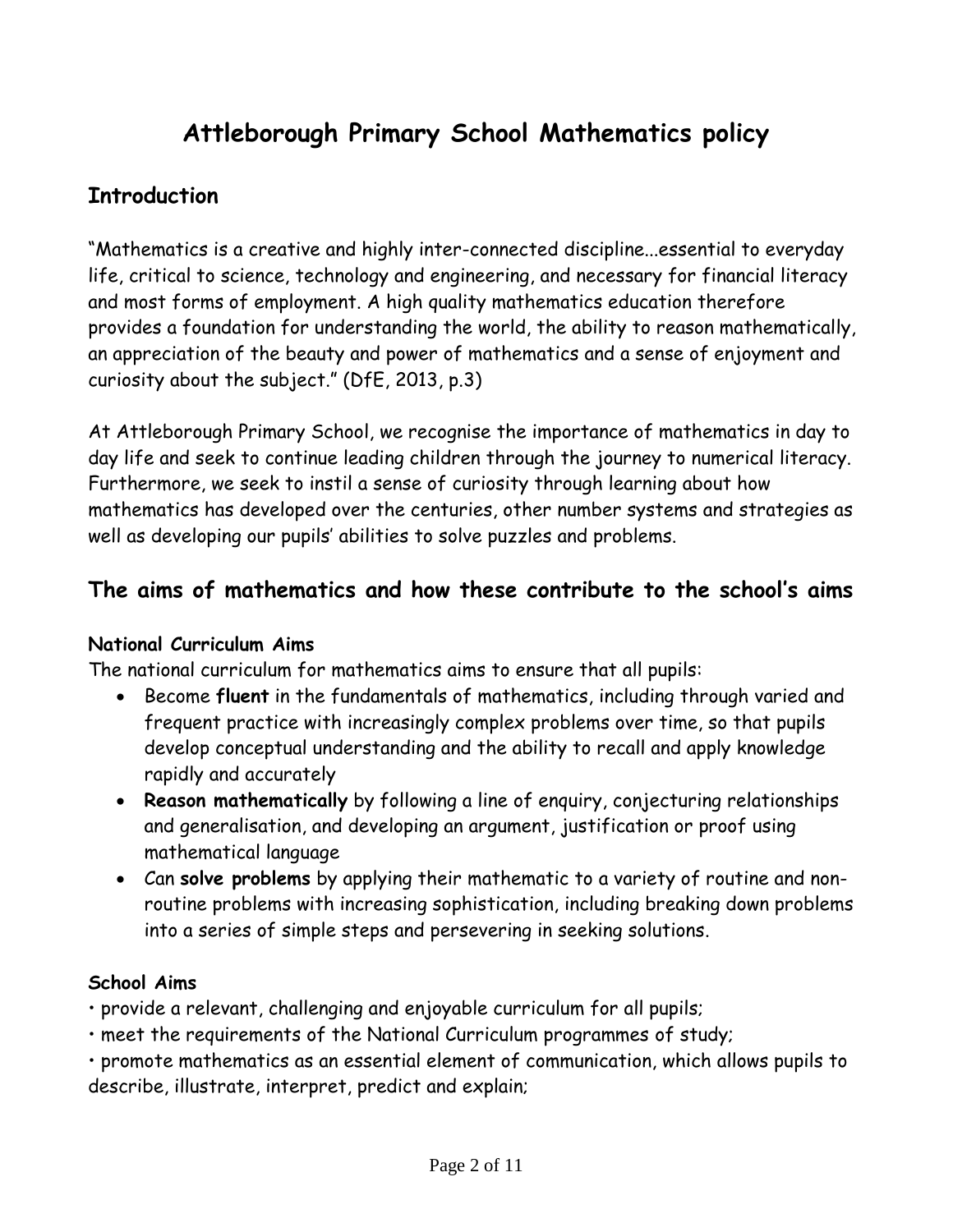• provoke an appreciation of the relationships in mathematics; that mathematics is not an arbitrary collection of disconnected items;

• show pupils the fascination of mathematics and promote ways of doing mathematics which harness their imagination, initiative and flexibility of mind;

• build pupils' confidence by creating a "Can do" ethos in the classroom;

• encourage pupils to work systematically and to show a respect for accuracy and meaning;

• encourage pupils to work independently and with others.

# **Strategy for implementation**

#### **Scheme of Work**

The school uses Abacus to structure its teaching of mathematics from EYFS to Year 6. Abacus is structured as a spiral curriculum where children continue to revisit and build upon previous knowledge throughout the year.

There is flexibility within eat set of termly plans with usually one week 'spare' so that teachers can extend their teaching time on certain topics as needed and have time for assessment. Furthermore, all plans are fully editable so teachers can adapt and change to suit their class' needs.

#### **Mastery**

At Attleborough Primary School, we consider 'mastery' to mean that children have a secure understanding of mathematical concepts and processes, combined with a genuine procedural fluency. Children are able to apply their learning and solve different types of problems. Children who master a concept quickly are expected to deepen their understanding, for example, by applying it to solve problems embedded in investigations or more complex contexts. A child who had not mastered a concept may be further supported through intervention so that they gain more experience and can achieve mastery.

## **Ensuring Continuity and Progression**

Each Abacus plan is designed to revise and extend previous learning. Pre-requisites are included at the beginning of lesson plans which are based on previous objectives. The Abacus plans are appropriately weighted so that 'high-value' strands, such as Number and Place Vale, received a larger proportion of teaching time. Abacus always covers the content of the National Curriculum within the paired age range (i.e. Yr 1/2, Yr3/4, Yr 5/6). Very occasionally Abacus postpones something from the first year of a range. This is to ensure a rigorous progression in terms of children's acquisition of mathematical skills. Less occasionally Abacus teachers something from the second year of an age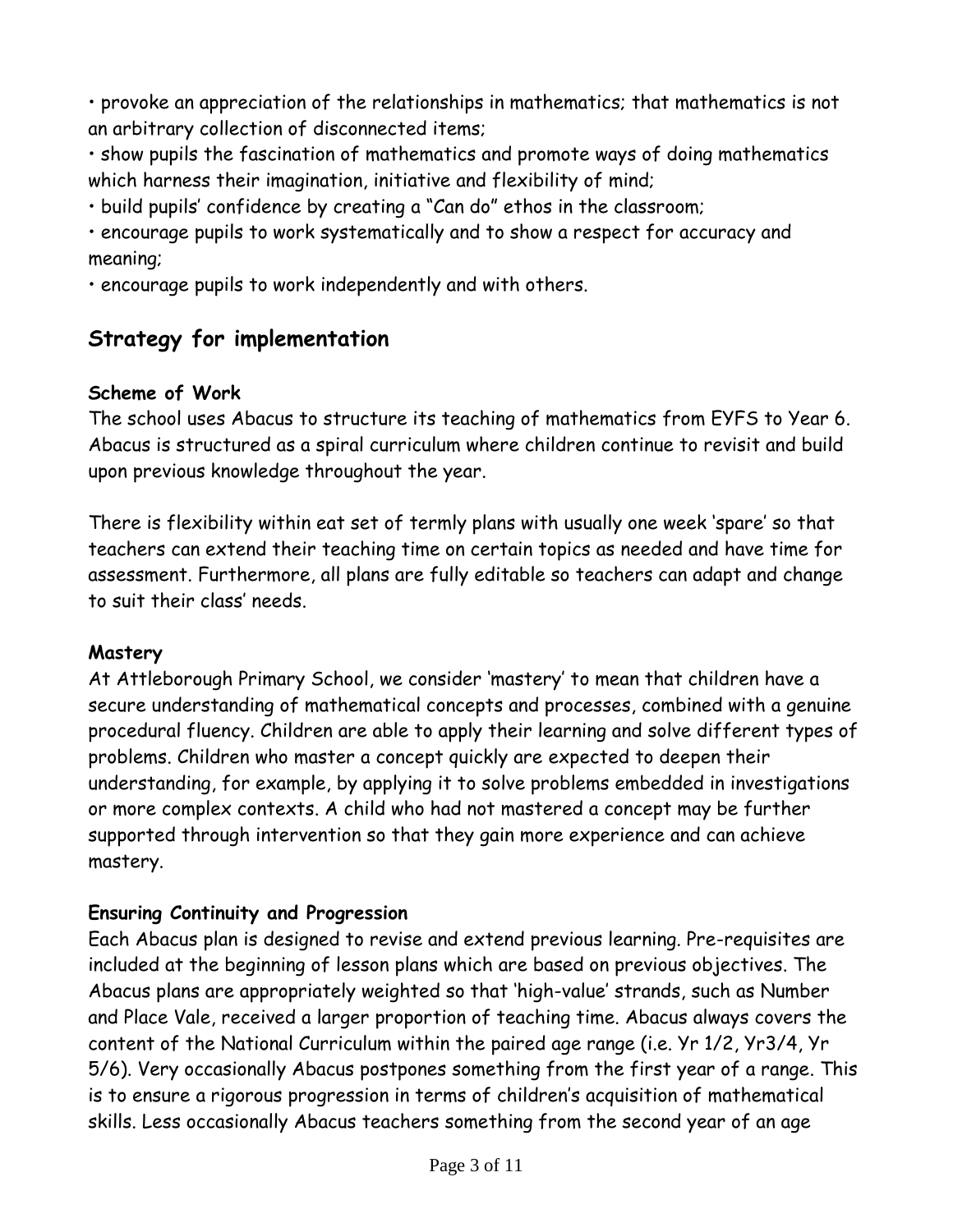range in the first year. This is to ensure that the building blocks are in place for more challenging topics and to allow critical and challenging skills to be consolidated and revisited. The curriculum coverage for Abacus is included in the Appendix.

Assessment data is input onto Pupil Asset termly and this is used by the Maths Leader and Senior Leadership Team alongside class teachers to track pupil progress and identify pupils who may need further support.

At the end of the year, each teacher has time allocated to discuss individual pupil attainment and progress with their new teacher for the subsequent year.

#### **Ensuring procedural and conceptual fluency**

It is essential that children continue to build on their understanding of maths to become fully fluent mathematicians. At Attleborough Primary School, this is accomplished through teaching children a range of representations using the Concrete, Pictorial, Abstract Approach to teaching; giving them opportunities to practise and embed key age-related knowledge (e.g. x tables, number bonds etc); and opportunities to apply these skills. Abacus supports this through mental starters, Think tasks, Quick Maths, Fluency Fitness and online interactive homework. Tackling Tables and Propeller Education boards are also used across the school.

#### **Opportunities for true problem solving**

Problem solving is more than just solving a basic word problem. It requires children to think, make choices and apply one or more areas of mathematics. Abacus supports through a weekly 'Problem Solving and Reasoning' tasks, Problem Solving investigations, Speaking and Listening tasks and linked NRICH tasks. The school also uses metacognition strategies to support pupils in problem solving.

#### **Opportunities for developing mathematical reasoning**

NRICH consider there to be five steps in the progression of reasoning:

- 1. Describing simply tells what they did
- 2. Explaining offers some reasons for what they did/chose to do

3. Convincing – confident that their chain of reasoning is right, uses phrase such as 'I think that…'

4. Justifying – a correct logical argument that has a complete chain of reasoning to it and uses words such as 'because', 'therefore', 'that leads to…'

5. Proving – a watertight argument that is mathematically sound, often based on generalisations and underlying structure where wider ideas have been thought of.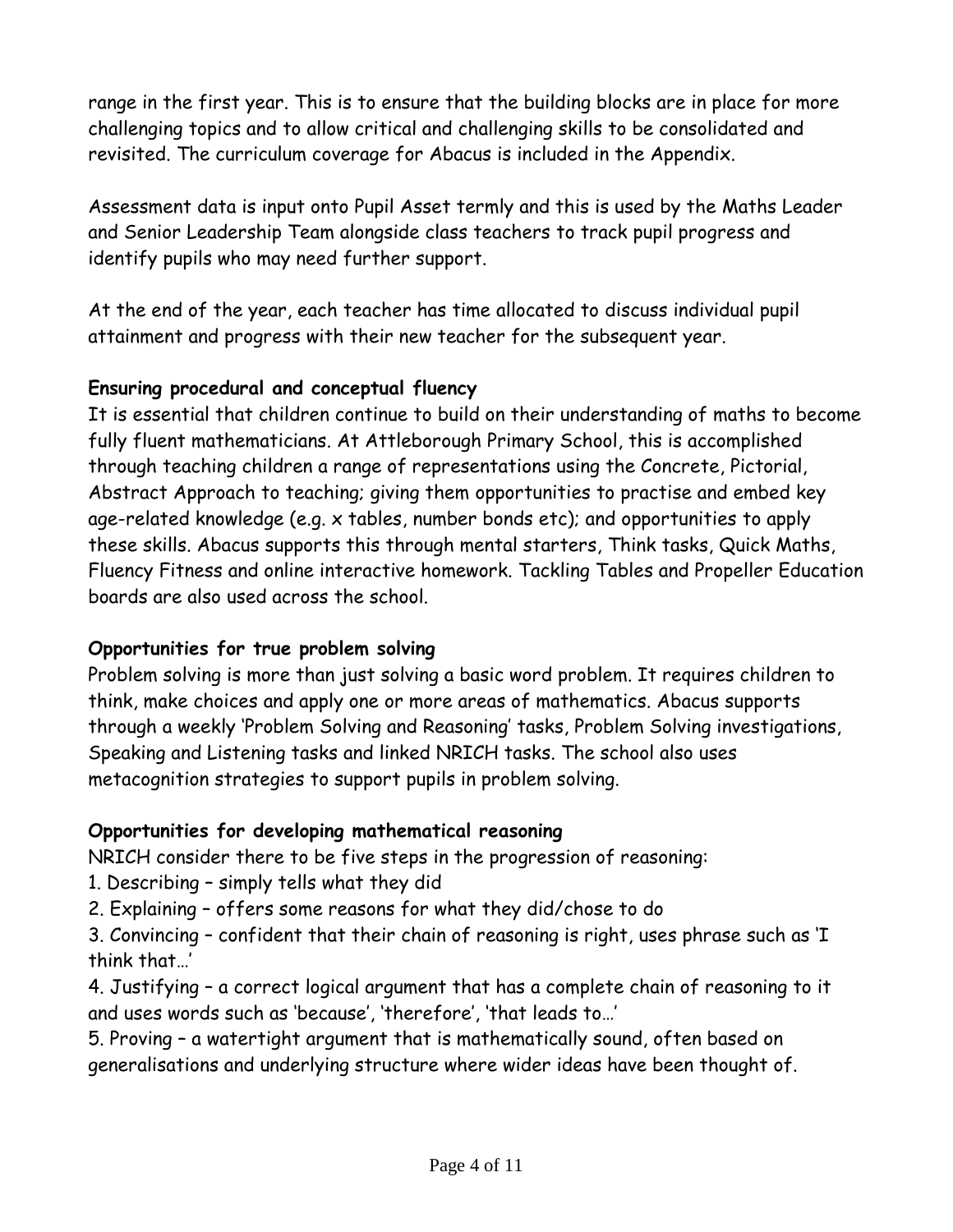Abacus supports this through Think tasks, weekly Problem Solving and Reasoning tasks, Speaking and Listening tasks and linked NRICH Tasks.

#### **Organisation**

#### **Early Years Foundation Stage**

In Reception, children have some direct teaching time for mathematics where they review previous learning and new learning is introduced. Teaching includes interactive and concrete resources to engage pupils and time to listen to their developing understanding of number and shape. A range of activities are available for pupils to choose from during the school day which continue to build on their learning both with an adult and independently.

#### **Key Stage One**

Mathematics in Key Stage One continues to build on children's early learning of number and shape. It is taught for at least one hour each day with extra time during the week dedicated to developing fluency, problem solving and reasoning skills including learning the 2, 5 and 10 times tables and related division facts by the end of Year 2.

Children will be taught to use a range of mathematical equipment for place value and calculation as well as other manipulatives such as 2D and 3D shapes.

All lessons include time to revise previous learning and mental maths skills; dedicated teaching time to introduce new knowledge and skills; a suitable amount of time for pupils to practise skills independently and/or with others; time to review learning at the end of the lesson.

#### **Key Stage Two**

Mathematics is taught for at least one hour each day with an extra fifteen minute "Quick Maths" session which focuses on multiplication tables and reviewing mental strategies and developing number sense.

Mathematics is also embedded into the wider school curriculum through activities which relate to termly topics including history, geography and science.

A typical lesson in all year groups is structured along the following lines: • oral work and mental calculation (5 to 10 minutes) focusing on whole-class work to rehearse, sharpen and develop mental and oral skills; these often revisit work from the previous week;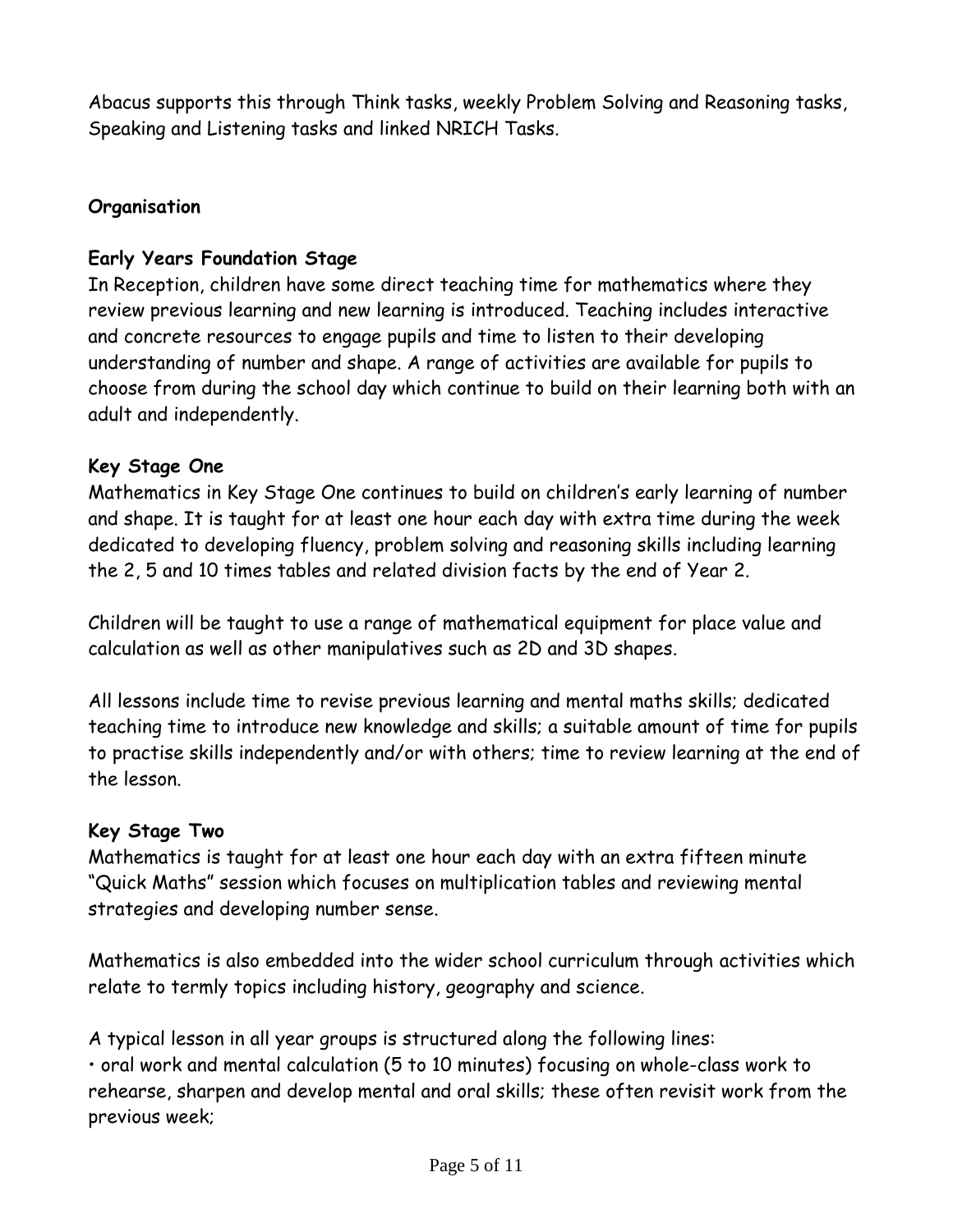• the main teaching activity (about 30 to 40 minutes) which comprises of a significant amount of direct teaching and pupils' activities involving work with the whole class, groups, pairs or independently as appropriate;

• a plenary (10 to 15 minutes) to work with the whole class to address misunderstandings, identify progress, summarise key facts and ideas, make links to other work, discuss next steps and set work to do at home.

However, we recognise that this structure is not always appropriate for every lesson and so teachers use their professional judgement to organise their lessons to best suit the tasks and the children in their class.

#### **Planning**

Planning is carried out in three phases:-

- **Long term** planning details curriculum coverage throughout each year group
- **Medium term** planning is used each term to show learning objectives to be covered during the term – this is set out on the Topic Web.
- **Short term** planning is edited by teachers to suit their class, this includes detail about each part of the lesson, the learning objectives and success criteria, differentiation and resources. Key questions and vocabulary are also included.

#### **Teaching and Learning**

We provide all pupils with direct teaching every day which is oral, interactive and stimulating. Teaching styles and lesson structure provide opportunities for pupils to consolidate their previous learning, use and apply their knowledge, understanding and skills, pose and ask questions, investigate mathematical ideas, reflect on their own learning and make links with other work.

Our approach to teaching is based on four key principles:

- a dedicated mathematics lesson every day;
- direct teaching and interactive oral work;
- an emphasis on choosing appropriate strategies;

• activities differentiated in a manageable way so that all pupils are engaged in mathematics and can choose an appropriate level of challenge.

Teachers aim to create an environment where pupils are secure and feel confident in being able to take risks in their learning. They are responsible for planning and teaching all elements of the mathematics curriculum to their pupils. The mathematics subject leader provides support and guidance to all teachers as well as monitoring learning through observations, book looks, learning walks, pupil interviews and reviewing summative assessments.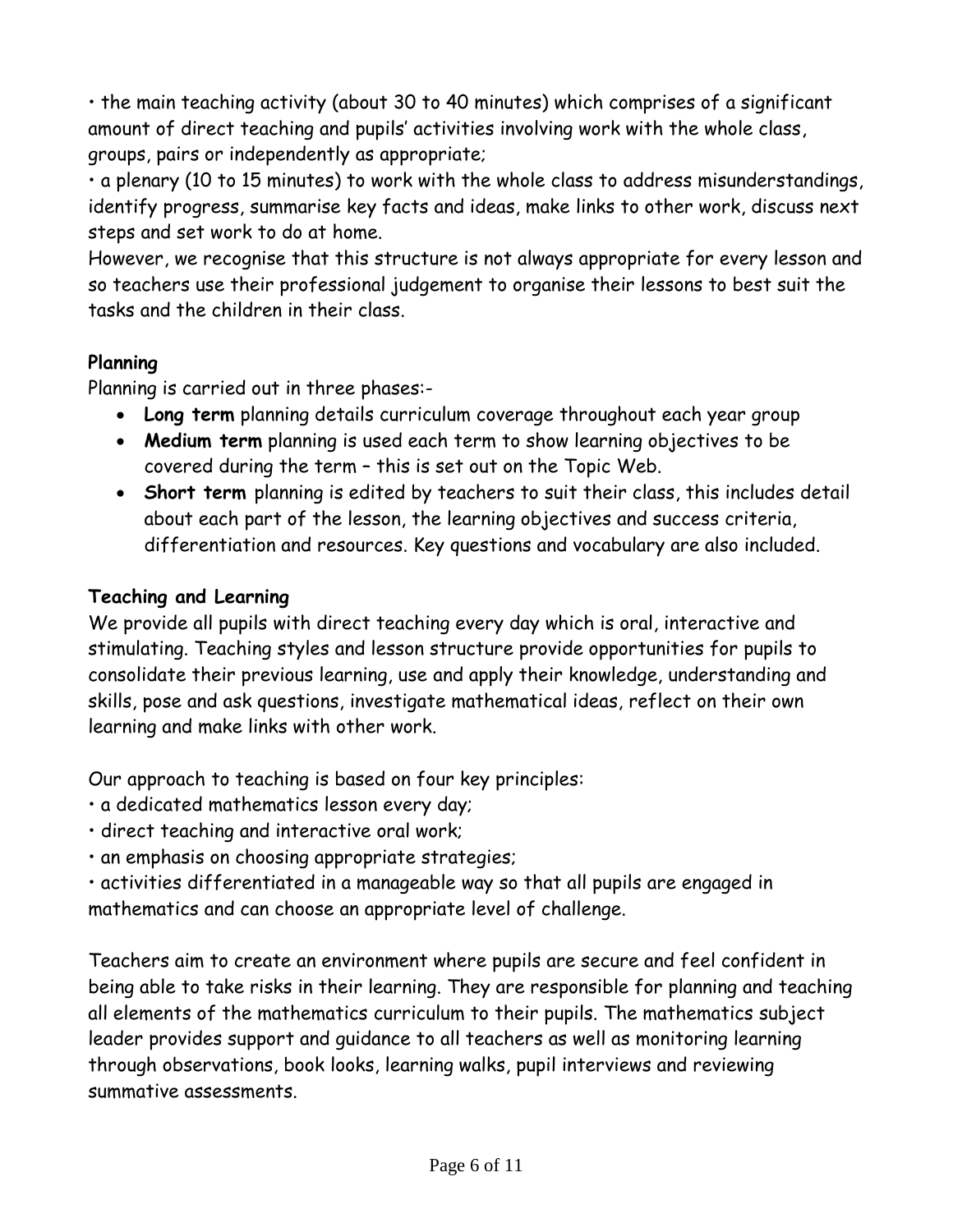Teachers may be supported by teaching assistants, whose work is directed by the teacher. In general, their role is to support the pupils so that they can derive as much benefit and make as much progress in lessons as possible by guiding the learning rather than removing the learning from the task. Support staff take part in staff development and have regular discussions with teachers about the purpose of activities and the progress that pupils they work with make. They may contribute to planning, assessment and evaluation.

Children use books with squared paper to help them in structuring their calculations as well as drawing shapes and graphs accurately. Teachers ensure that they engage pupils in using appropriate structural apparatus, demonstrating and modelling how to use it as well as giving pupils the opportunity to choose resources to use themselves.

# **Assessment and recording Assessment for Learning**

Assessment in mathematics is ongoing. Short term, formative assessments are made during each lesson to inform immediate changes to the lesson and subsequent lessons. These short term assessments are closely matched to the teaching objectives. Children may be asked to self-assess their understanding according to the learning objective at the end of each lesson to help the teacher identify pupils in need of further support. Teachers feedback to pupils what has gone well in their work and how they can improve. They also indicate with a 'traffic light' whether a child has achieved the learning objective. Extra questions may be given to consolidate or challenge learning further depending on outcomes in the lesson.

Summative assessments are used throughout the year to support teachers in assessing pupil progress as well as formatively to plan for future lessons for the whole class or small group interventions. This includes Arithmetic and Problem Solving and Reasoning Tests which test children's wider knowledge and ability to apply their learning in different contexts outside of lesson time.

As a school, we recognise the importance of ensuring that pupils, teachers and parents have a good understanding of an individual's learning. Assessment data and lesson outcomes are used to inform next steps. This may include having intervention time outside of the maths lesson to address misconceptions or to fill gaps in learning. This could be in a small group or individually. Children's progress and targets are shared with parents at Parent Consultation evenings which are held in the Autumn and Spring term and an annual report is sent out at the end of each academic year.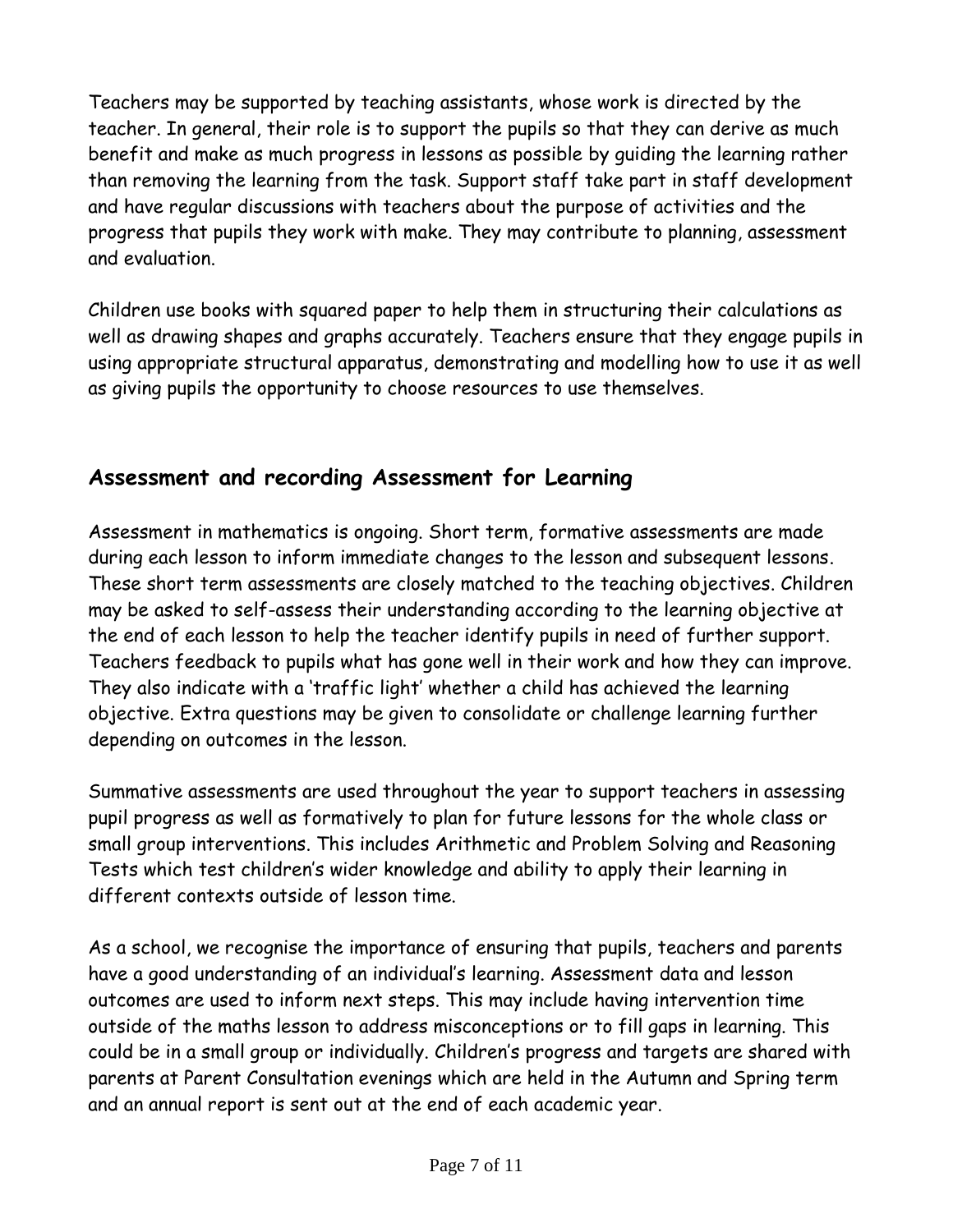Assessment data is input onto Pupil Asset termly and this is used by the Maths Leader and Senior Leadership Team alongside class teachers to track pupil progress and identify pupils who may need further support.

At the end of the year, each teacher has time allocated to discuss individual pupil attainment and progress with their new teacher for the subsequent year.

# **Inclusion**

All pupils are included in the daily mathematics lessons and have experience of direct, interactive and lively teaching appropriate for their age and stage of development.

During the mental oral session, teachers use a mixture of questions directed at the whole class and some questions pitched specifically at particular groups or individuals within the class, in order to ensure the involvement of all pupils. Teachers leave sufficient "thinking time" after questions and use a balance of open and closed questions. During the main teaching activity, teachers plan activities which are differentiated around a single mathematical theme/objective. Teachers will also use co-operative strategies to help pupils to review, practise and support each other in learning.

When progress falls significantly outside the expected range, several factors are considered – classroom organisation and support, teaching materials, teaching style, and differentiation – so that additional or different action can be taken to enable the child to learn more effectively. Assessment against the National Curriculum allows us to consider each child's attainment and progress against expected levels.

Intervention sessions are used for children of all attainment levels to help fill gaps in their learning. Those who are on Education Health Care Plans or Learning Support Plans may be given additional targets to work on in school and at home to support accelerated progress. High attaining pupils are also identified and lessons differentiated to allow those pupils to deepen their understanding further.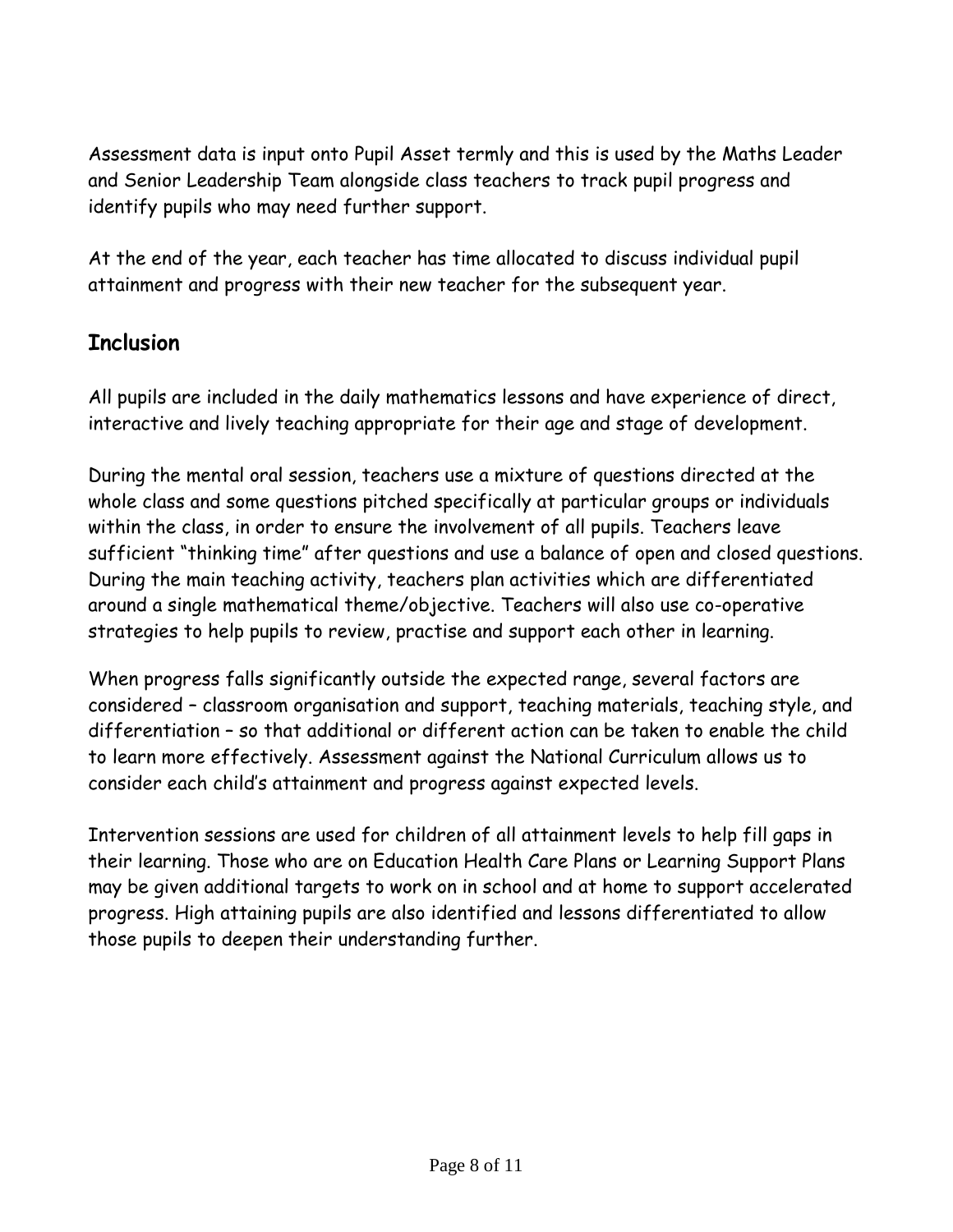# **Learning resources**

Year group areas and classrooms include a wide range of mathematical resources for pupils and teachers to use including number lines, cubes, counting sticks, Base Ten, place value counters and computer software as appropriate.

Planning and lesson resources are also used from a range of online resource banks including Abacus, Twinkl and NRich.

# **The learning environment**

Classrooms are stimulating learning environments. Displays contain a mixture of: working walls, which focus on the topic that is currently being taught and is changed when a new topic begins

• prompts to help pupils develop an image of number and the number system (for example number squares and number lines) and to help them remember key facts and vocabulary;

• pupils' work which shows development of reasoning and problem solving skills

## **Homework**

Regular and frequent homework is set for pupils. Key Stage 1 and 2 pupils have access to the Abacus online pupil world which teachers add specific activities to so that pupils can consolidate and extend their learning outside of the classroom. These activities are also supplemented with paper-based homework in Year 5 and 6. All homework tasks link with the class learning and will be differentiated.

## **The role of parents and carers**

The role of parents is very important and the school seeks to support the education partnership between home and school. The online pupil world from Abacus enables parents to engage in mathematical activities in a stimulating environment and also provides videos to demonstrate strategies and skills needed.

Parents may also become involved in the following ways:

•invitations to parents to attend 'Maths Cafes' with a focus on a specific area of mathematics

•invitations for parents to come into school and engage in a range of mathematical activities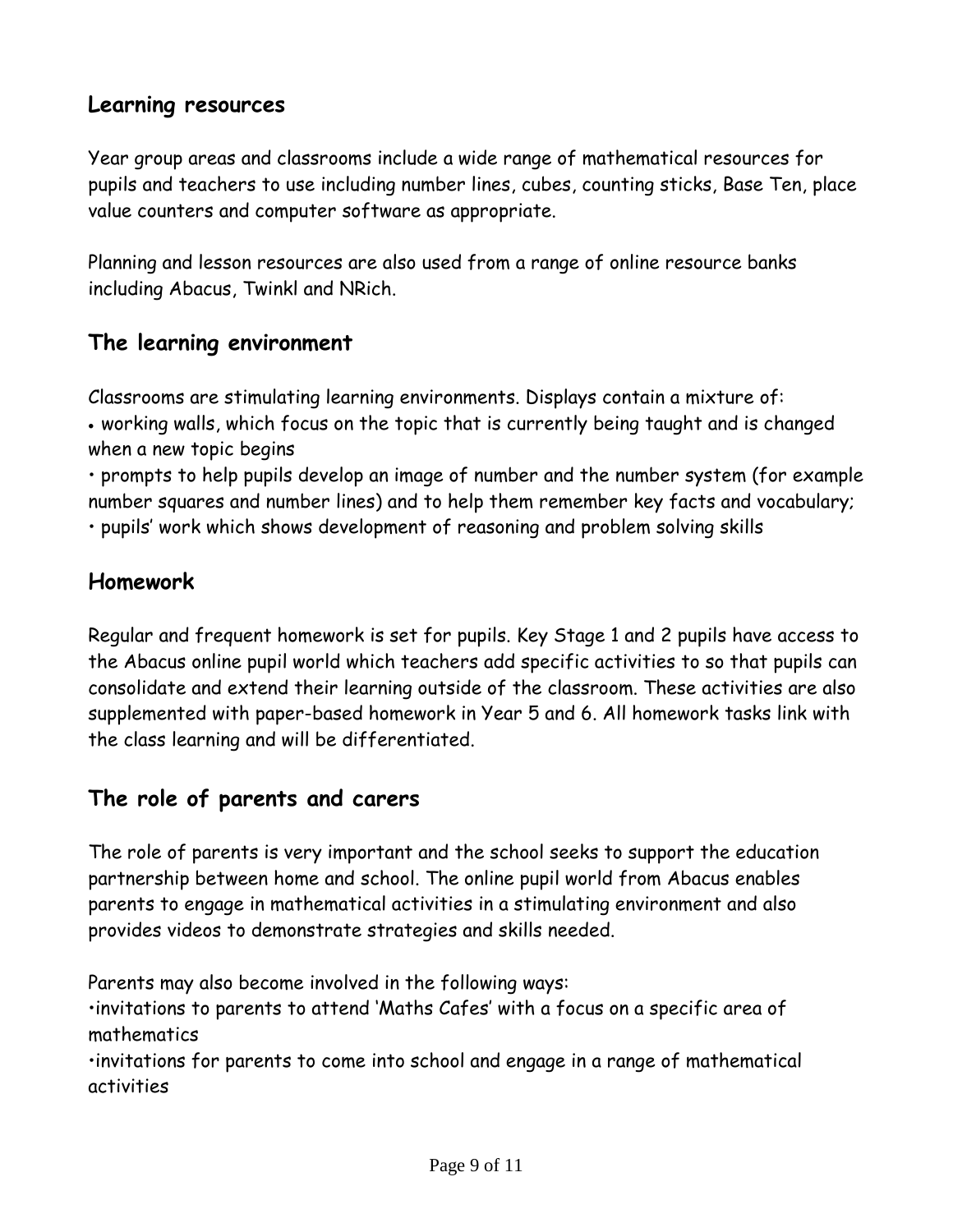• regular opportunities for parents to have confidential discussions about their child's progress with the teacher;

- displays around the school which promote the subject and explain how it is taught;
- through work sent home which might require parents to work with or help their child;
- calculations policy handed out to parents at Parent Consultation Evenings

# **Leadership and management**

#### **Leadership and management roles**

The mathematics subject leader is responsible for supporting the development of effective teaching across the school.

The main roles are to:

• teach demonstration lessons;

• ensure that teachers are familiar with the National Curriculum 2014 and the school's calculation policy and help them plan lessons;

- lead by example in the way they teach;
- prepare, organise and lead training, with the support of the headteacher;

• support the headteacher in carrying out an audit and agreeing an action plan with staff and the governing body;

• work co-operatively with the SEND Co-ordinator in providing advice and support to staff;

• observe colleagues with a view to identifying the support they need;

• attend training to broaden their knowledge of mathematics and teaching of mathematics;

• discuss regularly with the headteacher and governor responsible for mathematics the school's progress in implementing the mathematics programme of study as set out in the national curriculum.

#### **Monitoring and Evaluation**

There are plans in place to monitor regularly the work of the school and to evaluate how effective the teaching and learning is in raising standards. These judgements take into account the pupils' attainment on entry and their relative progress across the school. Monitoring focuses on those aspects of teaching which have direct relevance to pupils and their learning, namely:

- what the pupils are learning;
- their attitudes to learning;
- the standards they attain;
- the quality of our planning and teaching.